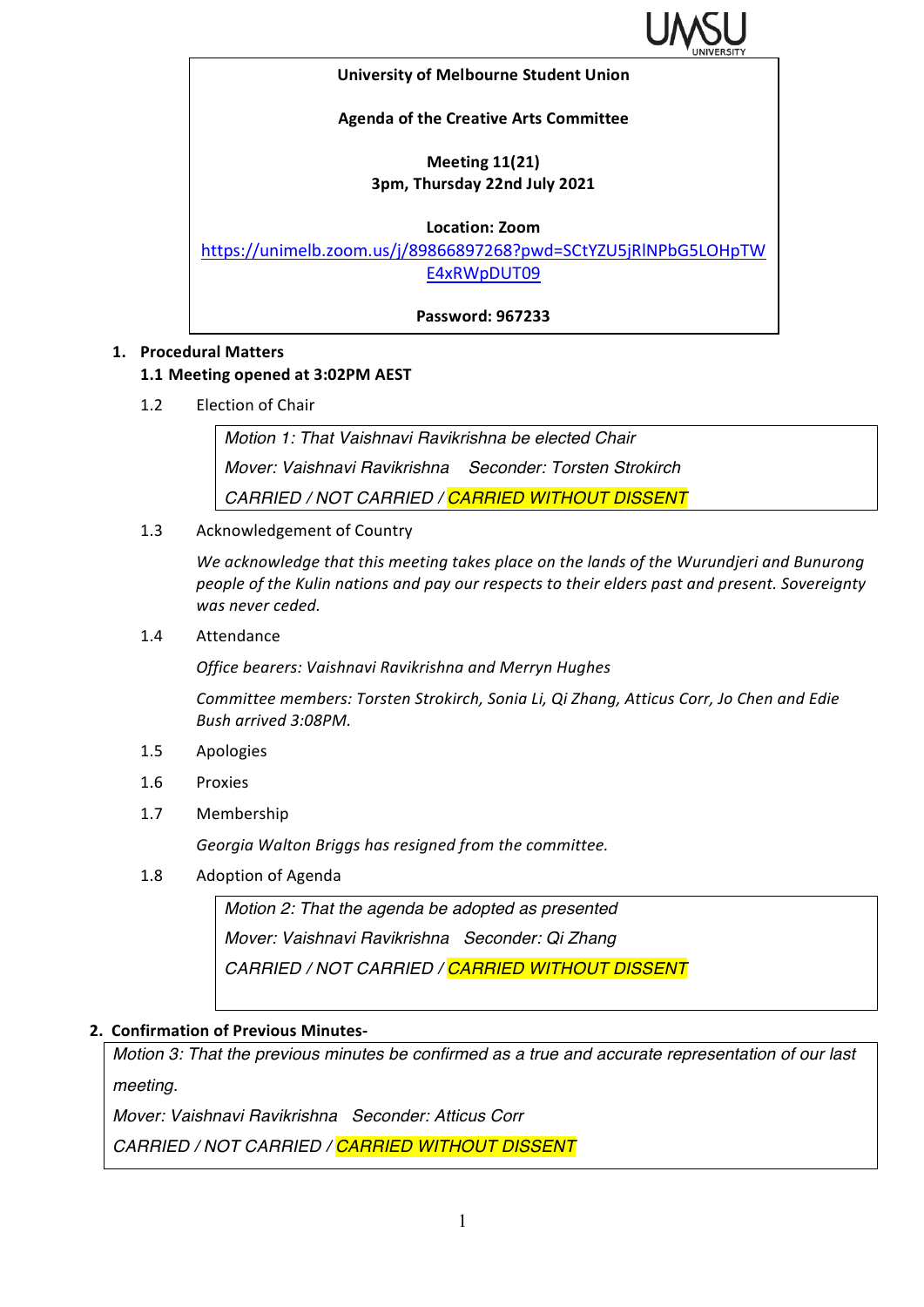## **3.** Matters Arising from the Minutes

## **4. Correspondence**

# **5. Creative Arts Office Report**

- It was announced on Monday 19th July that Mudfest is moving completely online due to the current lockdown and restrictions in Victoria. It was not feasible to reschedule the entire festival to a time when it is safe to have on campus activity.
- Winterfest in-person events cancelled but we'll be on Hopin this Friday and next Tuesday and our De-stress dance online event next Thursday
- More Mudfest updates:
	- o Awards
		- Vaishnavi and Merryn invited committee members to join the judging panel to select award-winning mudfest shows/works
		- Gift-card thank yous for award committee
		- **•** The role would involve seeing many of the mudfest works from 5-13 August
		- Atticus and Torsten and Merryn are in mudfest shows so would have conflicts of interest but Atticus suggested that they only vote for works outside their artform to avoid potential biases
		- Qi, Torsten, Edie, Atticus, Jo and Sonia all happy to participate
		- Jo and Sonia may not be as available to see all works
		- Vaishnavi and Merryn will organise rosters
		- **•** Office bearers could invite members from UHT awards committee to join the panel
	- $\circ$  The move to online delivery
		- Still have 40+ artists able to partipate
	- $\circ$  Will have in-person after party when it is safe to do so
- **-** Above Water updates
	- o Have short-listed arts and written pieces
	- o Judges have selected winners
	- $\circ$  Media are working out fonts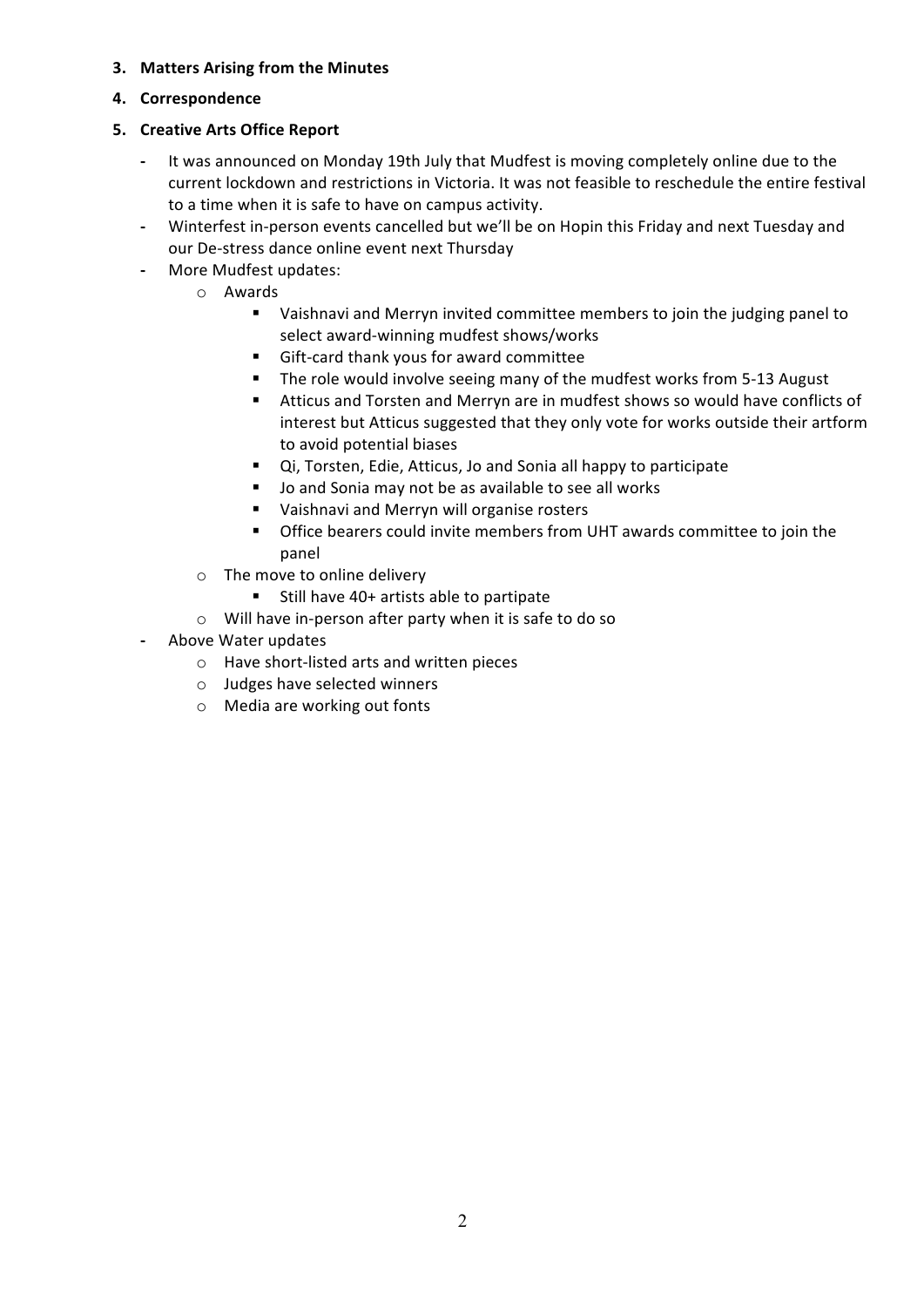Motion 6.1: To move \$200 from the Mudfest 2021 Budget line 'Production Costs' to the 'Marketing, Publicity & Archival' Mudfest 2021 Budget line, to cover promotional costs of boosting Mudfest Facebook events from Friday 23<sup>rd</sup> July – Friday 13th August 2021.

Mover: *Merryn Hughes* Seconder: *Jo Chen* CARRIED / NOT CARRIED / CARRIED WITHOUT DISSENT

Motion 6.2: To approve the spending of up to \$500 from the Mudfest Budget line 'Marketing, Publicity & Archival', to cover promotional costs of boosting Mudfest Facebook events from Friday  $23<sup>rd</sup>$  July – Friday 13th August 2021.

Mover: *Merryn Hughes* Seconder: *Edie Bush* CARRIED / NOT CARRIED / CARRIED WITHOUT DISSENT

Motion 6.3: To move \$5000 from the Mudfest 2021 Budget line 'Production Costs' to the 'Grants' Mudfest 2021 Budget line, to provide funds for a second grant round to support Mudfest artists transition to a digital mode of delivery.

Mover: *Merryn Hughes* Seconder: *Qi Zhang* CARRIED / NOT CARRIED / CARRIED WITHOUT DISSENT

Motion 6.4: To approve the spending of up to \$8,510 from the Mudfest Budget line 'Grants', to provide funds for a second grant round to support Mudfest artists transition to a digital mode of delivery.

Mover: *Merryn Hughes* Seconder: *Torsten Strokirch* CARRIED / NOT CARRIED / CARRIED WITHOUT DISSENT

# **7.** Motions not on Notice